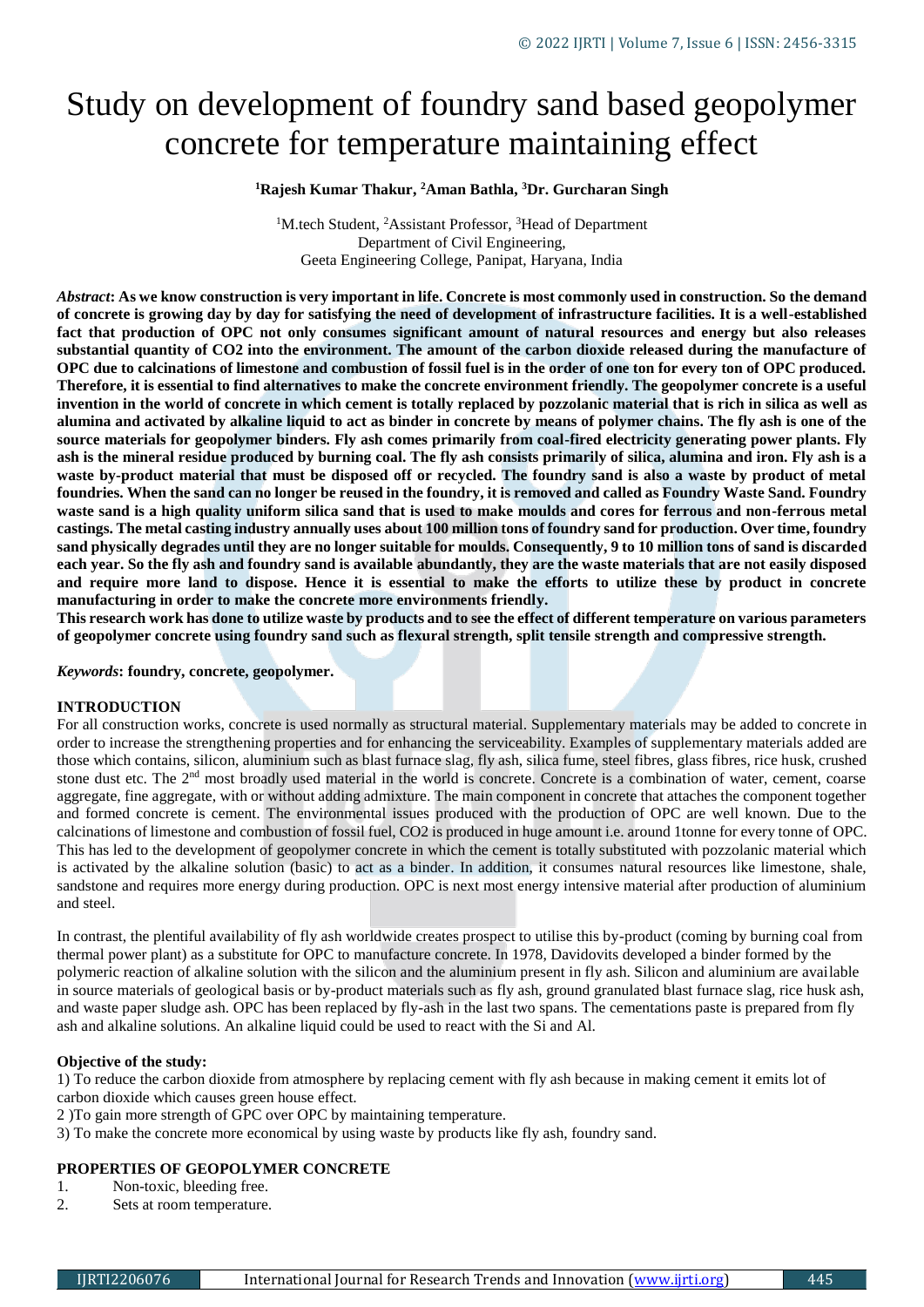- 3. Long working life before stiffening.<br>4. Impermeable.
- 4. Impermeable.<br>5. Higher resista
- 5. Higher resistance to heat and resist all inorganic solvents.
- 6. Higher compressive strength



### **Figure : Compressive strength of GPC w.r.t. different curing condition and replacement of foundry sand at 7 days**



## **Figure : Compressive strength of GPC w.r.t. different curing condition and replacement of foundry sand at 28 days**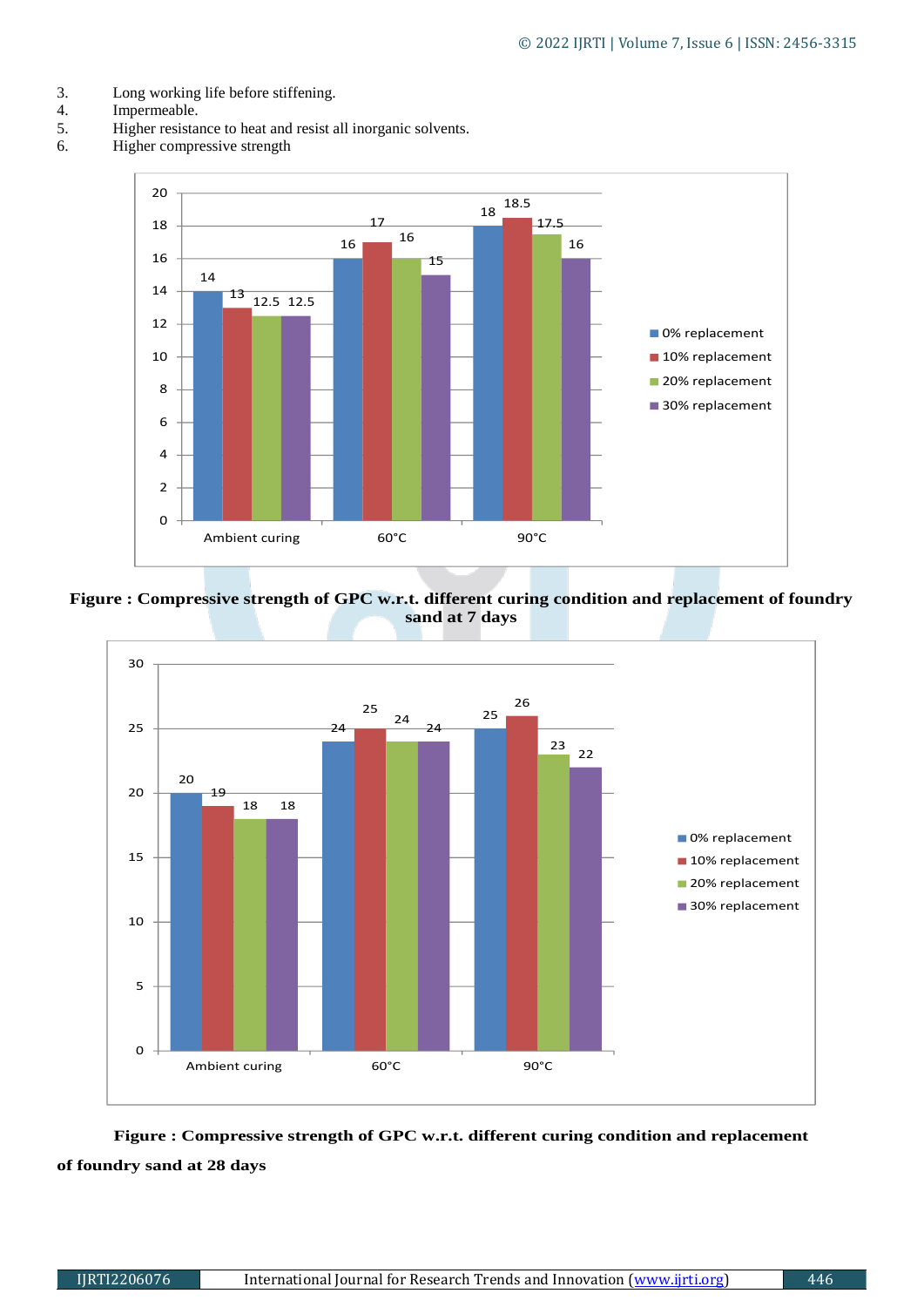

**Figure : Flexural strength of GPC w.r.t. different curing temperate and replacement of foundry sand at 7 days**



# **Figure :Flexural strength of GPC w.r.t. different curing condition and replacement of foundry sand at 28 days**

### **CONCLUSIONS**

Based on the results of the experimental investigation, following conclusions are drawn: -

1. The heat cured concrete achieved higher compressive strength, split tensile strength and flexural strength in comparison with ambient curing.